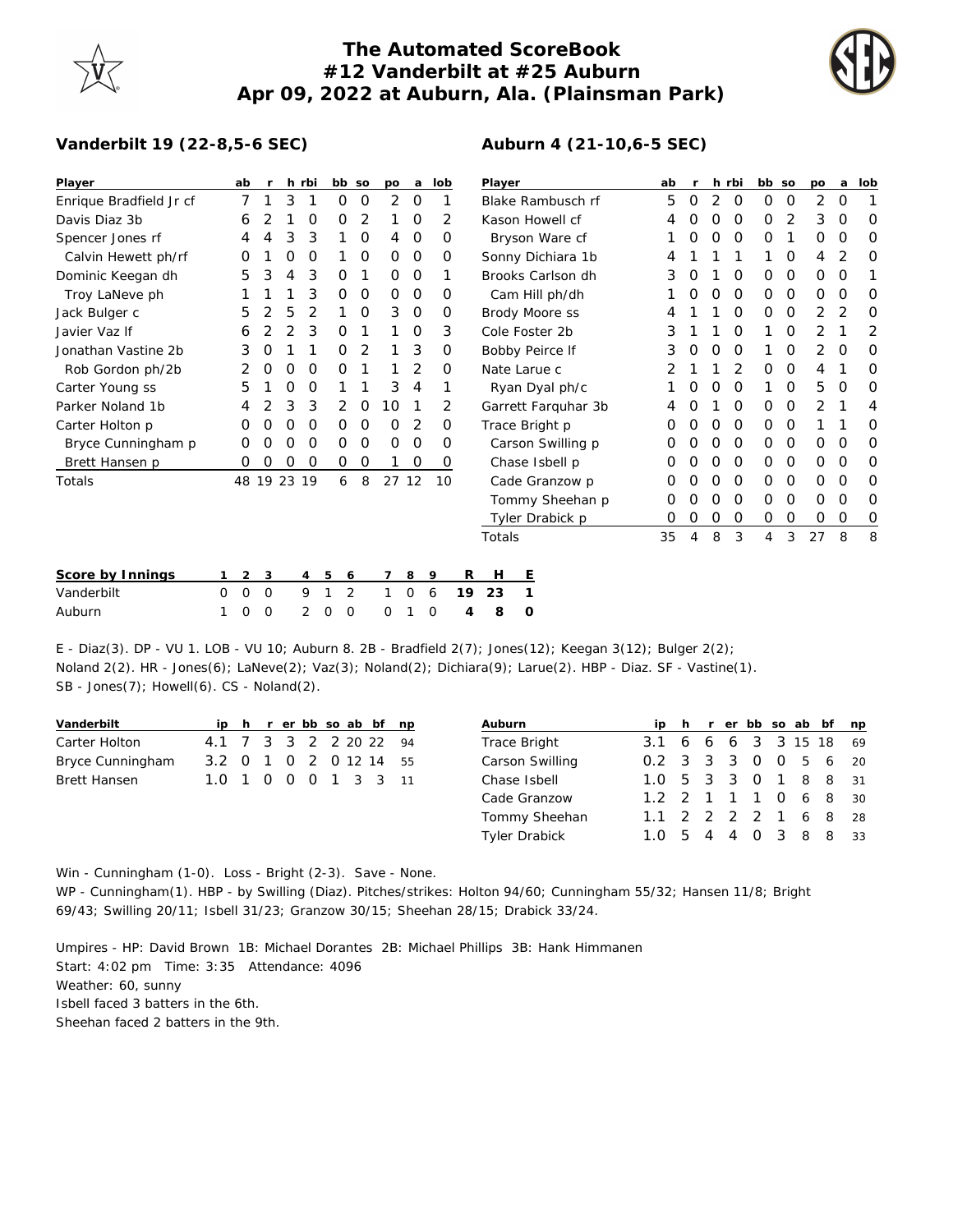



| Score by Innings |  |  |  | 1 2 3 4 5 6 7 8 9         |  | R H E |  |
|------------------|--|--|--|---------------------------|--|-------|--|
| Vanderbilt       |  |  |  | 0 0 0 9 1 2 1 0 6 19 23 1 |  |       |  |
| Auburn           |  |  |  | 100 200 010 48 0          |  |       |  |

Vanderbilt starters: 51/cf Bradfield; 11/3b Diaz; 34/rf Jones; 12/dh Keegan; 16/c Bulger; 2/lf Vaz; 13/2b Vastine; 9/ss Young; 25/1b Noland; 20/p Holton;

Auburn starters: 1/rf Rambusch; 5/cf Howell; 17/1b Dichiara; 19/dh B Carlson; 4/ss Moore; 7/2b Foster; 27/lf Peirce; 28/c Larue; 11/3b Farquhar; 21/p Bright;

Vanderbilt 1st - Bradfield flied out to cf to left center (0-0). Diaz struck out looking (1-2 BKKK). Jones walked (3-2 BSKBFBB). Keegan struck out looking (2-2 KBKBFK). 0 runs, 0 hits, 0 errors, 1 LOB.

Auburn 1st - Rambusch fouled out to rf (2-1 KBB). Howell struck out swinging (2-2 KBBSFS). Dichiara homered to center field, RBI (0-0). B Carlson grounded out to 2b (2-2 BKFBFF). 1 run, 1 hit, 0 errors, 0 LOB.

Vanderbilt 2nd - Bulger singled through the left side (1-2 BFF). Vaz grounded out to p (2-2 KFBB); Bulger advanced to second. Vastine struck out looking (2-2 FFBBFK). Young out at first 1b to p (1-1 KB). 0 runs, 1 hit, 0 errors, 1 LOB.

Auburn 2nd - Moore grounded out to p (1-1 BK). Foster singled to left field (2-0 BB). Peirce walked (3-2 KKBBBB); Foster advanced to second. Larue flied out to rf (2-2 BKBK). Farquhar grounded out to 2b (1-2 FBSFF). 0 runs, 1 hit, 0 errors, 2 LOB.

Vanderbilt 3rd - Noland walked (3-1 BBBKB). Bradfield flied out to lf (0-0). Diaz lined out to 3b (0-0). Noland out at second c to ss, caught stealing. 0 runs, 0 hits, 0 errors, 0 LOB.

Auburn 3rd - Rambusch singled to third base (1-1 BK). Howell reached on a fielder's choice (0-0); Rambusch out at second 2b to ss. Dichiara flied out to rf (0-2 KF). Howell stole second. B Carlson flied out to lf (2-2 KBBK). 0 runs, 1 hit, 0 errors, 1 LOB.

Vanderbilt 4th - Jones homered to center field, RBI (0-0). Keegan doubled to left field (2-2 BKFBF). Bulger singled through the left side (0-0); Keegan advanced to third. Vaz homered to right field, 3 RBI (0-0); Bulger scored; Keegan scored. Vastine singled to right field (1-1 FB). Young reached on a fielder's choice (1-2 FKFBF); Vastine out at second 3b to 2b. Noland walked (3-2 KBBBFB); Young advanced to second. Swilling to p for Bright. Bradfield reached on a fielder's choice (2-2 BKBKF); Noland out at second ss to 2b; Young advanced to third. Diaz hit by pitch (0-0); Bradfield advanced to second. Jones doubled down the lf line, 2 RBI (1-0 B); Diaz advanced to third; Bradfield scored; Young scored. Keegan doubled to left center, 2 RBI (1-0 B); Jones scored; Diaz scored. Bulger doubled down the lf line, RBI (1-1 BK); Keegan scored. Vaz flied out to rf (3-2 BBKBS). 9 runs, 8 hits, 0 errors, 1 LOB.

Auburn 4th - Moore singled up the middle (1-2 BKS). Foster flied out to rf (0-1 F). Peirce popped up to ss (0-0). Larue homered to left center, 2 RBI (3-2 FBBBS); Moore scored. Farquhar singled to right field (1-1 BS). Rambusch grounded out to p (3-2 KKFBFBBF). 2 runs, 3 hits, 0 errors, 1 LOB.

Vanderbilt 5th - Isbell to p for Swilling. Vastine struck out swinging (0-2 KKS). Young grounded out to 2b (1-2 BSK). Noland doubled to right center (1-1 BK). Bradfield doubled to left field, RBI (0-0); Noland scored. Diaz flied out to cf (0-2 KK). 1 run, 2

hits, 0 errors, 1 LOB.

Auburn 5th - Howell struck out swinging (1-2 BKSS). Dichiara walked (3-2 SKFBBBB). B Carlson singled to right field (2-2 KBBK); Dichiara advanced to second. Cunningham to p for Holton. Moore flied out to cf (1-0 B). Foster grounded out to ss (1-2 KBK). 0 runs, 1 hit, 0 errors, 2 LOB.

Vanderbilt 6th - Jones singled through the right side (3-2 KBBSFBF). Keegan singled through the left side (0-1 S); Jones advanced to second. Bulger doubled to right center, RBI (3-2 BKBBKF); Keegan advanced to third; Jones scored. Granzow to p for Isbell. Vaz grounded out to 1b unassisted (0-1 K). Vastine flied out to lf, SAC, RBI (3-1 FBBB); Keegan scored. Young walked (3-1 BFBBB). Noland reached on a fielder's choice (1-1 KB); Young out at second ss unassisted. 2 runs, 3 hits, 0 errors, 2 LOB.

Auburn 6th - Peirce grounded out to ss (2-2 KBBK). Dyal pinch hit for Larue. Dyal popped up to 3b (3-2 KBKFBB). Farquhar popped up to 2b (0-0). 0 runs, 0 hits, 0 errors, 0 LOB.

Vanderbilt 7th - Dyal to c. Bradfield doubled down the rf line (3-1 BBKB). Diaz grounded out to ss (0-2 KK); Bradfield advanced to third. Jones reached on a fielder's choice (2-0 BB); Bradfield out at home 1b to c. Jones stole second. Keegan doubled to right center, RBI (2-1 BFB); Jones scored. Sheehan to p for Granzow. Bulger intentionally walked (1-0 B). Vaz struck out swinging (2-2 BKKBS). 1 run, 2 hits, 0 errors, 2 LOB.

Auburn 7th - Rambusch grounded out to ss (3-2 BKBFFB). Howell popped up to ss (0-0). Dichiara fouled out to 1b (3-1 BBKB). 0 runs, 0 hits, 0 errors, 0 LOB.

Vanderbilt 8th - Gordon pinch hit for Vastine. Gordon flied out to rf (0-1 S). Young lined out to 3b (2-0 BB). Noland doubled to left field (2-1 BSB). Bradfield flied out to cf (1-2 BFFF). 0 runs, 1 hit, 0 errors, 1 LOB.

Auburn 8th - Gordon to 2b. Hill pinch hit for B Carlson. Hill flied out to cf (0-1 K). Moore grounded out to 2b (0-0). Foster walked (3-2 FFBBBB). Foster advanced to second. Peirce reached on an error by 3b (1-2 KKBF); Foster advanced to third. Peirce advanced to second; Foster scored on a wild pitch, unearned. Dyal walked (3-2 SBSBBB). Farquhar grounded out to ss (1-1 KB). 1 run, 0 hits, 1 error, 2 LOB.

Vanderbilt 9th - Ware to cf for Howell. Diaz singled to right field (1-0 B). Hewett pinch hit for Jones. Hewett walked (3-1 BBBFB); Diaz advanced to second. Drabick to p for Sheehan. LaNeve pinch hit for Keegan. LaNeve homered to right field, 3 RBI (2-2 SBSB); Hewett scored; Diaz scored. Bulger singled through the left side (2-1 BKB). Vaz singled to right field (0-0); Bulger advanced to second. Gordon struck out looking (1-2 BKFK). Young struck out swinging (1-2 FSFBS). Noland homered down the lf line, 3 RBI (0-1 S); Vaz scored; Bulger scored. Bradfield singled to center field (1-2 KFBF). Diaz struck out looking (2-2 KKBBFFK). 6 runs, 6 hits, 0 errors, 1 LOB.

Auburn 9th - Hewett to rf. Hansen to p for Cunningham. Hill to dh. Rambusch singled to left field (1-0 B). Ware struck out swinging